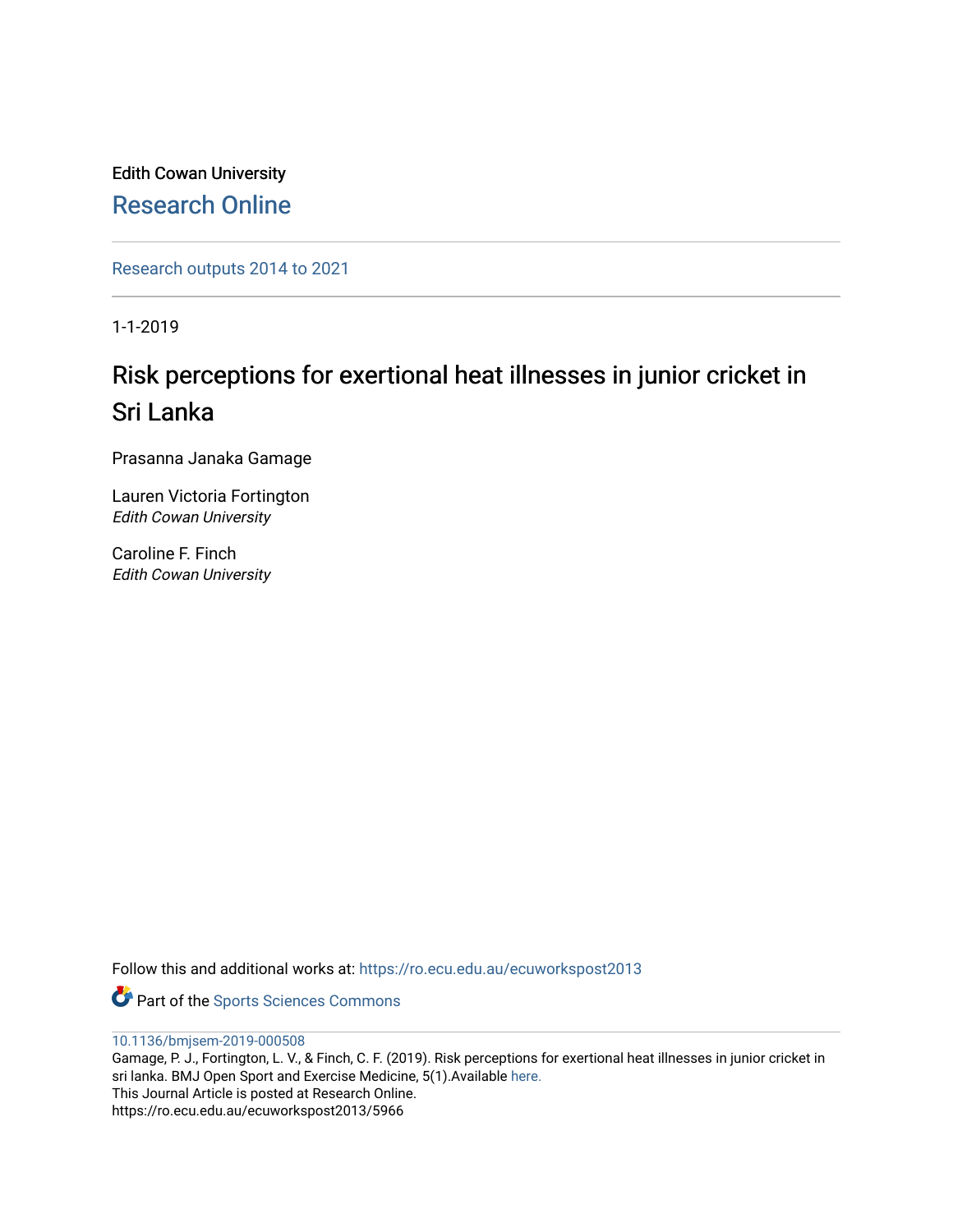# **BMJ Open** Sport & **Exercise Medicine**

# **Risk perceptions for exertional heat illnesses in junior cricket in Sri Lanka**

Prasanna Janaka Gamage[,](http://orcid.org/0000-0003-2760-9249)<sup>01</sup> Lauren Victoria Fortington,<sup>01,2</sup> Caroline F Finc[h](http://orcid.org/0000-0003-1711-1930)<sup>02,3</sup>

#### **ABSTRACT** Objectives Exertional heat illnesses (EHI) can occur

when sport is played in hot and humid environments, such as those common across Asia. Measures to reduce the risk of EHI are important; however, causal data on EHI occurrence are limited and challenging to capture. To gain an initial understanding of EHI risks, we aimed to assess

**Methods** A descriptive cross-sectional survey, comprised of 14 questions on EHI risks, was conducted with 365 Sri Lankan junior male cricketers (age= $12.9\pm0.9$  years) who

the risk perceptions of EHI of youth cricketers.

typically play in hot and humid conditions.

**Results** For climate related risks, relative humidity was perceived as having a low risk of EHI compared with ambient temperature. The EHI risk associated with wearing protective gear, as commonly used in cricket, was perceived as low. Most junior cricketers perceived a low level of risk associated with recommended preventive measures such as body cooling and heat-acclimatisation. **Conclusion** This is the first study to explore EHI risk perceptions in any sporting context. Young players may not be mindful of all risks. Therefore, leadership and initiative from competition organisers and parents is required to

To cite: Gamage PJ, Fortington LV, Finch CF. Risk perceptions for exertional heat illnesses in junior cricket in Sri Lanka. *BMJ Open Sport & Exercise Medicine* 2019;5:e000508. doi:10.1136/ bmjsem-2019-000508

Accepted 29 January 2019

## **INTRODUCTION**

promote countermeasures.

Exertional heat illnesses (EHI) are a concern for youth sports and exercise participation due to the morbidity and mortality associated with the condition.<sup>12</sup> Objective recognition of the early, milder forms of EHI (eg, heat syncope, cramps) is challenging due to the non-spe-cific nature of the symptoms and signs.<sup>[3](#page-6-1)</sup> On the other hand, the latter stages such as heat strokes can result in debilitating neurological sequelae and even death. $45$  Therefore, risk recognition and mitigation through appropriate preventive measures is the main strategy recommended for minimising the incidence and severity of EHI.<sup>67</sup>

Understanding risk perceptions is useful to identify areas of potential injury prevention. Risk perception refers to an individual's personal judgement and evaluation of a risk that they might be exposed to.<sup>8</sup> Understanding risk perceptions can support populations through better identification of strategies to support the adoption of behaviours that

# What are the new findings?

- ► Most risk perceptions among junior cricketers can be considered as appropriate and reasonable for this population.
- ► It will be beneficial for junior cricketers to be educated on different types of risks for exertional heat illnesses (EHI). Particularly in relation to their relatively poor understanding of high humidity as a contributory factor for developing EHI, and EHI risk associated with helmets and other protective gear use during cricket play.
- $\blacktriangleright$  The junior cricket support staff in schools (eq. coaches, teachers, parents) and those responsible for competition management (eg, umpires, match officials) should take the lead in monitoring players and initiating appropriate measures as juniors may not be mindful of some risks.

seek to prevent injuries.<sup>9</sup> Musculoskeletal injury risk perceptions in junior sports have received some attention over the last two decades in sports such as soccer, cricket and Australian Football League.<sup>10–13</sup> These studies have recognised some specific risk perceptions that assisted with understanding risk taking decisions and behaviours among junior athletes. $14$  In the area of EHI, risk perceptions and adaptive behaviours have been studied among general adult populations from Australia, China and UK, mainly in consideration of population heat-wave risks.[15–17](#page-6-8) These studies showed how improved understanding of heat illness risk perceptions assisted with identifying individuals who were vulnerable to heat strokes and their adaptive behaviours. To date, heat illness risk perceptions have not been investigated among athletic populations, including youth, and yet could be important information to underpin the development of measures to minimise the risks associated with developing EHI among the participants in sports and exercise.

EHI in cricket are anecdotally known to occur but are difficult to quantify. Analysis of sports-related EHI hospitalisation data in two studies from Australia showed that the proportion of EHI cases in cricket was similar to that in endurance sports such as marathon

# Check for updates

© Author(s) (or their employer(s)) 2019. Re-use permitted under CC BY-NC. No commercial re-use. See rights and permissions. Published by BMJ.

<sup>1</sup>School of Health and Life Sciences, Federation University Australia, Mt Helen, Victoria, Australia <sup>2</sup>School of Medical and Health Sciences, Edith Cowan University, Joondalup, Western Australia, Australia 3 DVCRI Portfolio, Federation University Australia, Mt Helen, Victoria, Australia

Correspondence to

Dr Lauren Victoria Fortington; l.fortington@ecu.edu.au



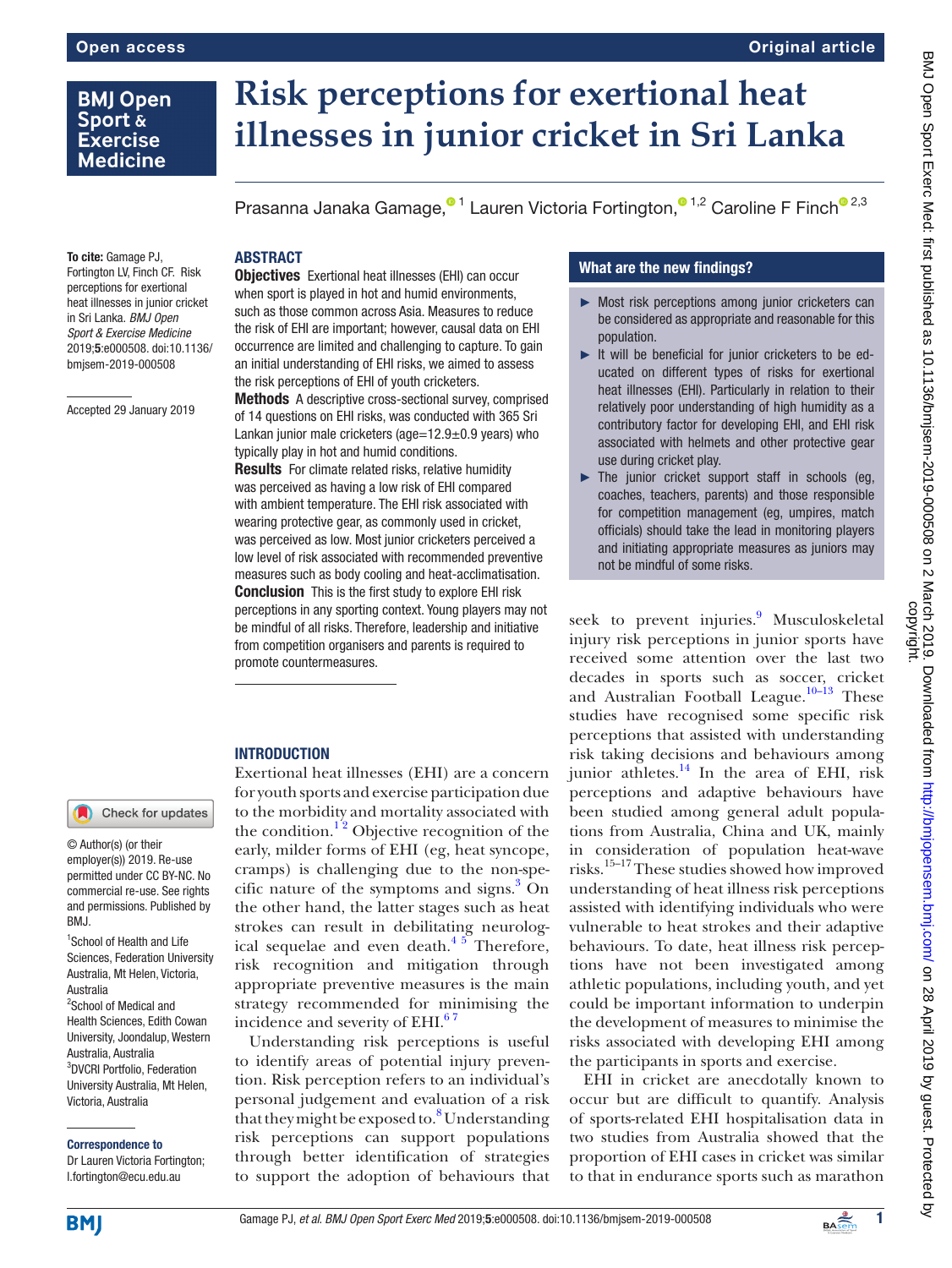running, cycling and triathlon where the risk is more recgonised[.18 19](#page-7-0) In both these studies, cricket had the second highest EHI hospitalisation cases over a 2-year period, Australia wide<sup>[19](#page-7-1)</sup> and a 4-year period in NSW.<sup>18</sup> There is no similar published data on EHI in cricket from the Indian subcontinent region; however, the heat stress experienced by cricketers playing cricket in this region is acknowledged.[20](#page-7-2) An alternative approach to traditional epidemiological studies directly documenting the incidence rate of EHI, is to identify risk perceptions to gauge understanding of risk levels.

In cricket, injury risk perceptions have previously been reported among junior cricketers from Australia<sup>10</sup> and Sri Lanka, $^{13}$  $^{13}$  $^{13}$  but these studies have focused only on musculoskeletal injuries. Therefore, for the purpose of this study, we selected a group of junior cricketers to assess their understanding of EHI risk. The primary objective was to evaluate the EHI risk perceptions of junior cricketers in Sri Lanka focusing on specific characteristics known to be directly associated with developing EHI. These factors include risks associated with climate (eg, ambient temperature, relative humidity), clothing and protective gear, personal factors (eg, being overweight, physical fitness) and mitigation strategies (eg, cooling, acclimati-sation, hydration).<sup>[21](#page-7-3)</sup>

#### **METHODS**

This study was conducted as part of a larger project called Juniors Enjoying Cricket Safely in Sri Lanka (JECS-Sri Lanka). There were three distinct aims in the JECS-Sri Lanka study. The first aim focused on understanding risk perceptions of musculoskeletal injuries and this has been reported elsewhere.<sup>13</sup> The second aim was quantification of injury occurrence. This paper reports findings for the third aim focused on EHI.

#### Development of the survey questionnaire

The items of the questionnaire comprise 14 questions related to EHI risks that were derived from the information presented in two recently published consensus and position statements on  $EHI.<sup>721</sup>$  The first of these position statements was published in 2015 by the American National Athletic Trainers Association, the peak body for athletic trainers. $^{21}$  The second document was also published in 2015, by a roundtable panel of international experts, following a 'Training and Competing in the Heat' research meeting held in Qatar.<sup>[7](#page-6-10)</sup> Drawing on these two consensus recommendations on EHI, the most recent and up to date information representing different countries and institutions globally, were listed. From this, a list of risk factors related to EHI that were considered to be of most relevance for junior cricketers was selected by the lead author in consultation with the co-authors. [Table](#page-3-0) 1 describes the 14 identified risk factors.<sup>721</sup>

Part-A of the EHI risk perception survey focused on demographics (eg, age, gender) and participation in cricket (eg, playing experience). Part-B consisted of the questions that looked at how junior cricketers perceive their risk of developing EHI when playing cricket under 14 different scenarios. Risk perceptions were measured on a 3-point Likert-scale ('no-chance', 'a small-chance', 'a high-chance'), with an additional response option of 'don't know'. At the beginning of the questionnaire, a general statement was given to define EHI and to assist understanding by junior cricketers: '*Heat illnesses are a group of conditions that occur when your body gets too hot during exercise and sports (increase in your body temperature); How much chance do you think there is of getting heat illness in the following situations?'*

The newly developed English version of the EHI risk perception questionnaire was then translated into the two main languages used in Sri Lanka, Sinhala and Tamil, described in full elsewhere.<sup>[22](#page-7-4)</sup> The Sinhala and Tamil questionnaires were trialled with two groups of under-13 cricketers from a Sinhala (n=24) and a Tamil (n=30) language-based school to assess test-retest reliability and achieved strong reliability scores for all items (kappa value of  $>0.6$ ). The questionnaire also underwent content validity checking by two school teachers, examining for language accuracy, clarity and age appropriateness.

#### Survey sampling

Respondents were junior school male cricketers in the under-13 year age category, who took part in the 2016 interdistrict cricket tournament across Sri Lanka. Fortyeight teams representing all nine provinces in Sri Lanka were invited to participate. The study was conducted in collaboration with the Sri Lanka School Cricket Association, the governing body of Sri Lanka school cricket.

#### Survey administration

The data collection was carried out during the interdistrict cricket tournament from October to December 2016. Before the tournament, 15 sets of questionnaires in three languages (Tamil, Sinhala and English) were posted to each coach of the selected 48 district teams. Players were asked to complete the questionnaires anonymously in their preferred language and by themselves, with support from their parents to clarify any questions that were difficult to understand. The team-coach collected and returned the completed questionnaires to the research team via post.

Written instructions were given through the plain language information sheet, detailing the aim of the study, data collection procedure, benefits and potential risks. Informed written consent was obtained from both players and their parents before commencing the data collection. Each questionnaire was distributed to the participants in a separate envelope that was to be sealed on return to ensure participants' confidentiality. Ethical approval was obtained from the Human Research Ethics Committee of the Federation University Australia (project approval number: A16-039).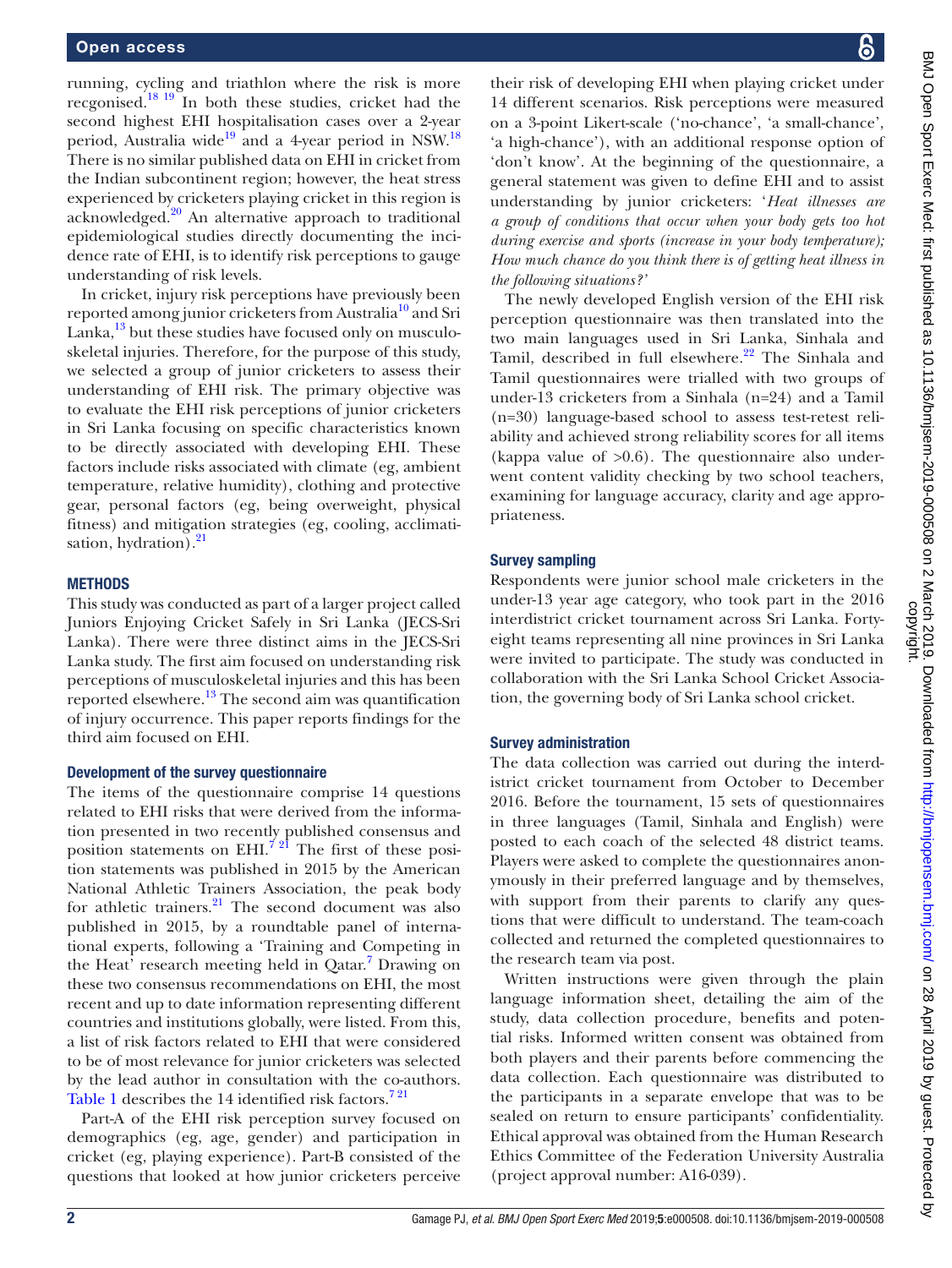| and preventing EHI in sport                                     |                                                           |                                                                                                                                                                                                                                                                                                                                                      |  |  |  |  |  |  |
|-----------------------------------------------------------------|-----------------------------------------------------------|------------------------------------------------------------------------------------------------------------------------------------------------------------------------------------------------------------------------------------------------------------------------------------------------------------------------------------------------------|--|--|--|--|--|--|
| <b>Risk domains</b>                                             | <b>Survey question statements</b>                         | Recommendations are drawn from the consensus statements*                                                                                                                                                                                                                                                                                             |  |  |  |  |  |  |
| Climate-related risks                                           | Playing in very hot and<br>sunny conditions               | 'Hot and humid environmental conditions can more readily predispose<br>an individual to exertional heat strokes' <sup>21</sup>                                                                                                                                                                                                                       |  |  |  |  |  |  |
|                                                                 | Playing in high humidity<br>conditions                    | 'When humidity is high, evaporative heat loss is severely diminished,<br>which can lead to a rapid rise in core body temperature and an extreme<br>risk for exertional heat strokes <sup>21</sup>                                                                                                                                                    |  |  |  |  |  |  |
| Risks related to the<br>individual (intrinsic<br>risks)         | Suffering from fever and<br>other infections              | 'Individuals who are currently or were recently ill may be at increased<br>risk for EHI because of fever, dehydration, or medications" <sup>21</sup><br>'Prior viral infection is emerging as a potentially important risk factor for<br>heat injury/stroke <sup>'7</sup>                                                                            |  |  |  |  |  |  |
|                                                                 | Being overweight                                          | 'Increased body mass index: Obese people are at increased risk for<br>EHI because they are less efficient in dissipating heat and produce<br>more metabolic heat during exercise <sup>'21</sup>                                                                                                                                                      |  |  |  |  |  |  |
|                                                                 | Not having a good physical<br>fitness level               | 'Poor physical condition: Untrained individuals are more susceptible to<br>EHI than trained individuals <sup>'21</sup>                                                                                                                                                                                                                               |  |  |  |  |  |  |
|                                                                 | Not having enough sleep<br>during the previous night      | 'The effects of heat are cumulative; athletes should be encouraged to<br>sleep at least 7 hours per night in a cool environment <sup>21</sup>                                                                                                                                                                                                        |  |  |  |  |  |  |
|                                                                 | Having experienced heat<br>illness in the past            | 'Athletes with a history of heat illness are often at greater risk for<br>recurrent heat illness during strenuous physical activity <sup>121</sup>                                                                                                                                                                                                   |  |  |  |  |  |  |
| Risks related to<br>clothing and equipment<br>(extrinsic risks) | Wearing tight fitting clothes                             | 'Barriers to evaporative heat loss: Athletic equipment and rubber or<br>plastic suits used for weight loss do not allow water vapour to pass<br>from the skin to the environment and, as a result, inhibit evaporative,<br>convective, and radiant heat loss' <sup>21</sup>                                                                          |  |  |  |  |  |  |
|                                                                 | Wearing excess amounts of<br>clothes                      | 'Excessive clothing or equipment decreases the body's ability to<br>thermoregulate and may cause greater absorption of radiant heat from<br>the environment' <sup>21</sup>                                                                                                                                                                           |  |  |  |  |  |  |
|                                                                 | Wearing helmets and pads                                  | 'Participants who wear equipment that does not allow for heat<br>dissipation are at an increased risk for heat illness. Wearing a helmet<br>is also a risk factor because a significant amount of heat is dissipated<br>through the head <sup>21</sup>                                                                                               |  |  |  |  |  |  |
| Risk minimising<br>strategies                                   | Resting in a cool shaded<br>place                         | 'Rest breaks should be in the shade or in a predetermined cooling zone<br>and should allow enough time for all athletes to consume fluids <sup>21</sup>                                                                                                                                                                                              |  |  |  |  |  |  |
|                                                                 | Cooling the body with cold<br>towels or ice packs         | 'Cooling methods include external (eg, application of iced garments,<br>towels, water immersion, or fanning) and internal methods (eg,<br>ingestion of cold fluids or ice slurry) <sup>7</sup><br>'The athlete should be moved to a cool or shaded area and body<br>cooling should be accomplished via fans or ice towels if necessary <sup>21</sup> |  |  |  |  |  |  |
|                                                                 | Playing without taking<br>enough water                    | 'Individuals should maintain euhydration and appropriately replace<br>fluids lost through sweat during and after games and practices <sup>121</sup><br>'Athletes should be cautious to undertake exercise in a euhydrated<br>state and minimised body water deficits through proper rehydration<br>during exercise' <sup>7</sup>                     |  |  |  |  |  |  |
|                                                                 | Getting used to environment<br>conditions during training | 'Individuals should be acclimatised to the heat gradually over 7 to 14<br>days $^{21}$<br>'Athletes planning to compete in hot ambient conditions should heat-<br>acclimatise' <sup>7</sup>                                                                                                                                                          |  |  |  |  |  |  |

<span id="page-3-0"></span>Table 1 Fourteen survey questions and related recommendations drawn from two consensus statements<sup>721</sup> on recognising and preventing EHI in sport

\*Recommendations are direct quotations of the two consensus statements. EHI, exertional heat illness.

### Statistical analysis

Survey data were entered into Microsoft Excel database and then exported to SPSS for statistical analysis (V.24, IBM, Armonk, New York, USA). Demographic data were analysed using descriptive statistics (n, %). Risk perception questions with Likert-scale responses were analysed

and presented as frequencies  $(\%)$  with  $95\%$  CI. The three valid response categories in the Likert-scale questions were coded as 'no-chance=1', 'a small-chance=2', 'a high-chance=3' and a collective mean and median score was calculated for each question across all respondents. 'Don't know' responses were removed before calculating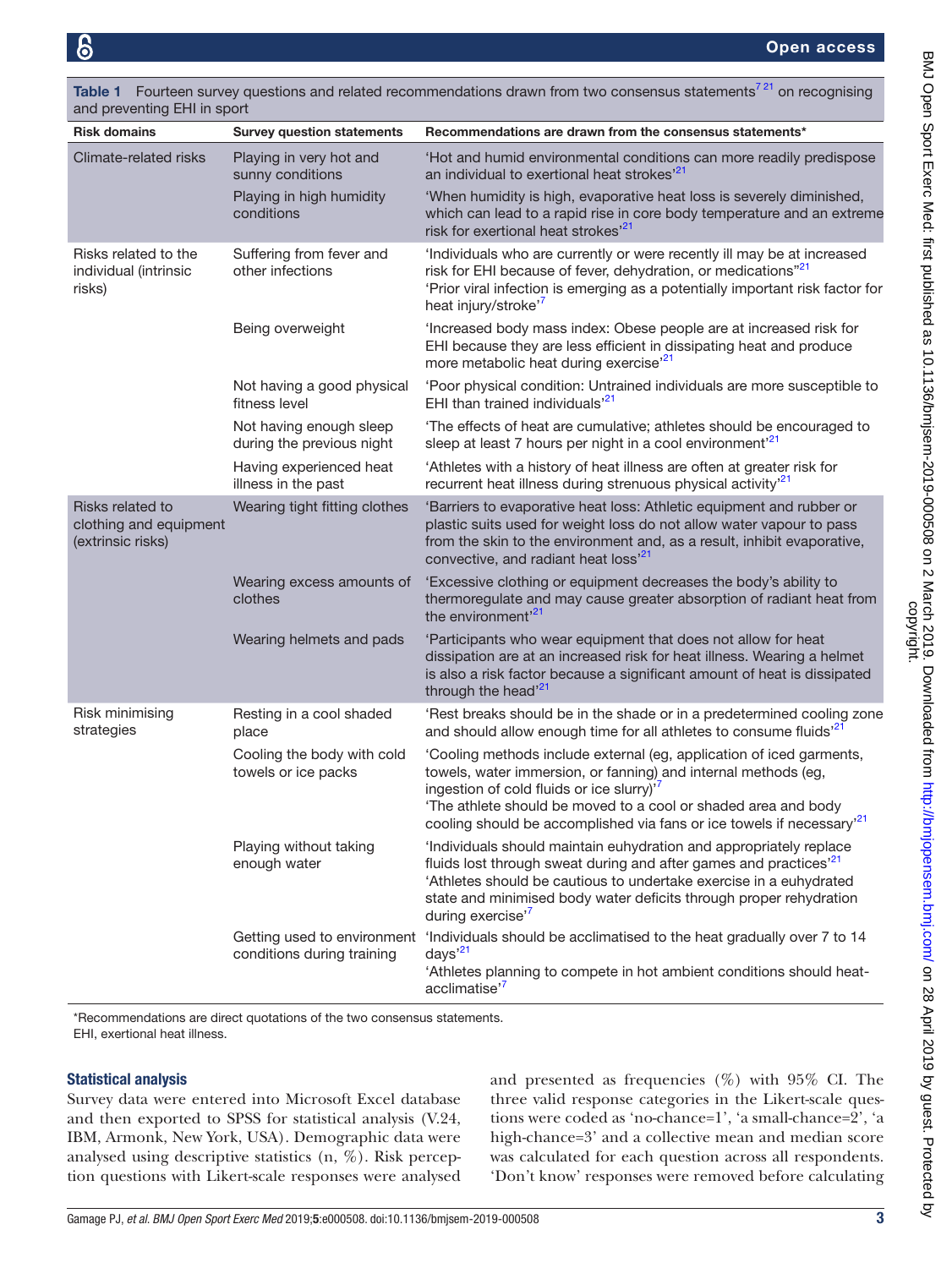<span id="page-4-0"></span>

| Junior cricketers' perceptions about the risk of exertional heat illnesses under different conditions (n=365)<br>Table 2 |                                              |                         |                     |                      |                        |              |                           |  |  |  |
|--------------------------------------------------------------------------------------------------------------------------|----------------------------------------------|-------------------------|---------------------|----------------------|------------------------|--------------|---------------------------|--|--|--|
|                                                                                                                          | Chance of developing exertional heat illness |                         |                     |                      | Risk perception score* |              |                           |  |  |  |
|                                                                                                                          | No-<br>chance $(\% )$                        | Small-<br>chance $(\%)$ | High-<br>chance (%) | Don't<br>Know $(\%)$ | Mean*                  | 95% Cl*      | <b>Median</b><br>(range)+ |  |  |  |
| Suffering from fever and<br>other infections                                                                             | 14(3.8)                                      | 79 (21.6)               | 230 (63)            | 42 (11.5)            | 2.67                   | 2.61 to 2.73 | $3(1-3)$                  |  |  |  |
| Not having a good physical<br>fitness level                                                                              | 21(5.8)                                      | 89 (24.5)               | 219 (60.2)          | 35(9.6)              | 2.60                   | 2.54 to 2.67 | $3(1-3)$                  |  |  |  |
| Playing in very hot and<br>sunny conditions                                                                              | 18 (4.9)                                     | 107 (29.4)              | 212 (58.2)          | 27(7.4)              | 2.58                   | 2.51 to 2.64 | $3(1-3)$                  |  |  |  |
| Playing without taking<br>enough water                                                                                   | 15(4.1)                                      | 117 (32.3)              | 209 (57.7)          | 21(5.8)              | 2.57                   | 2.51 to 2.63 | $3(1-3)$                  |  |  |  |
| Having experienced heat<br>illness in the past                                                                           | 32(8.8)                                      | 71 (19.6)               | 185(51.1)           | 74 (20.4)            | 2.53                   | 2.45 to 2.61 | $3(1-3)$                  |  |  |  |
| Being overweight                                                                                                         | 25(6.9)                                      | 96 (26.4)               | 169 (46.6)          | 73 (20.1)            | 2.50                   | 2.42 to 2.57 | $3(1-3)$                  |  |  |  |
| Not having enough sleep<br>during the previous night                                                                     | 22(6.1)                                      | 107 (29.6)              | 165 (45.6)          | 68 (18.8)            | 2.49                   | 2.41 to 2.56 | $3(1-3)$                  |  |  |  |
| Playing in high humidity<br>conditions                                                                                   | 25(6.9)                                      | 163 (44.9)              | 99 (27.3)           | 76 (20.9)            | 2.26                   | 2.19 to 2.33 | $2(1-3)$                  |  |  |  |
| Wearing tight fitting clothes                                                                                            | 56 (15.5)                                    | 115(31.8)               | 129 (35.6)          | 62 (17.1)            | 2.24                   | 2.16 to 2.33 | $2(1-3)$                  |  |  |  |
| Wearing excess amounts of<br>clothes                                                                                     | 48 (13.3)                                    | 123 (34)                | 114 (31.5)          | 77 (21.3)            | 2.23                   | 2.15 to 2.32 | $2(1-3)$                  |  |  |  |
| Getting used to environment<br>conditions during training                                                                | 61(16.8)                                     | 181 (49.7)              | 48 (13.2)           | 74 (20.3)            | 1.96                   | 1.88 to 2.03 | $2(1-3)$                  |  |  |  |
| Wearing helmets and pads                                                                                                 | 89 (24.5)                                    | 150(41.3)               | 65 (17.9)           | 59 (16.3)            | 1.92                   | 1.84 to 2.00 | $2(1-3)$                  |  |  |  |
| Cooling the body with cold<br>towels or ice packs                                                                        | 112 (31.0)                                   | 145 (40.2)              | 51(14.1)            | 53 (14.7)            | 1.80                   | 1.72 to 1.88 | $2(1-3)$                  |  |  |  |
| Resting in a cool shaded<br>place                                                                                        | 186(51.1)                                    | 129 (35.4)              | 24(6.6)             | 25(6.9)              | 1.52                   | 1.46 to 1.59 | $1(1-3)$                  |  |  |  |

Shaded cells indicate the most common response obtained for each question.

\*Mean scores were calculated for each response variable with 95% CI, after removing the 'don't know' responses.

†Risk perception scores ranged from 1 to 3.

the mean and median scores. Wilcoxon signed rank tests were used to compare median scores across questions of interest (eg, between temperature risk and humidity risk). The statistical significance level was set at  $p<0.05$ .

### **RESULTS**

Of 48 teams, 33 returned questionnaires achieving a team response rate of 69%. A total of 720 questionnaires were distributed among the teams (15 questionnairesquestionaries per team), of which 365 were returned (Sinhala=251; Tamil=114; English=0), giving an overall average response of 11 players per team. At least one team from each of the nine provinces in Sri Lanka returned the questionnaires, resulting in countrywide representation. The mean age of the players was 12.9±0.9 years, and they had been playing competitive cricket at school level for 2.6±1.8 years on average.

The risk perception responses of the junior cricketers in relation to EHI risk are presented in [table](#page-4-0) 2. For the climate-related risks (temperature and humidity), a majority of junior cricketers perceived playing in hot environments as having a 'high-chance' (58% of all

respondents) of developing EHI, compared with a 'smallchance (45%) when playing in high humidity conditions. Similarly, most junior cricketers believed there to be a high-chance of developing EHI when playing without taking adequate water (58%). 'Suffering from a fever and other infections' (63%) and 'not having good physical fitness level' (60%) were the two risk scenarios that were perceived as having the greatest chance of developing EHI. Most junior cricketers perceived 'resting in a cool shaded place' was associated with 'no-chance' (51%), and 'getting used to environment conditions during training' had only a 'small-chance' (50%) of developing EHI.

The mean (with 95% CI) and median risk perception scores are presented in [table](#page-4-0) 2. The three scenarios with the highest mean scores were 'suffering from fever and other infections', 'not having good physical fitness', 'playing in very hot and humid conditions'. In the climate-related risks, the mean risk perception of the response 'playing in very hot and sunny conditions' (median=3) were greater than 'playing in high humid conditions' (median=2; p<0.001). Junior cricketers perceived a lesser chance of developing EHI when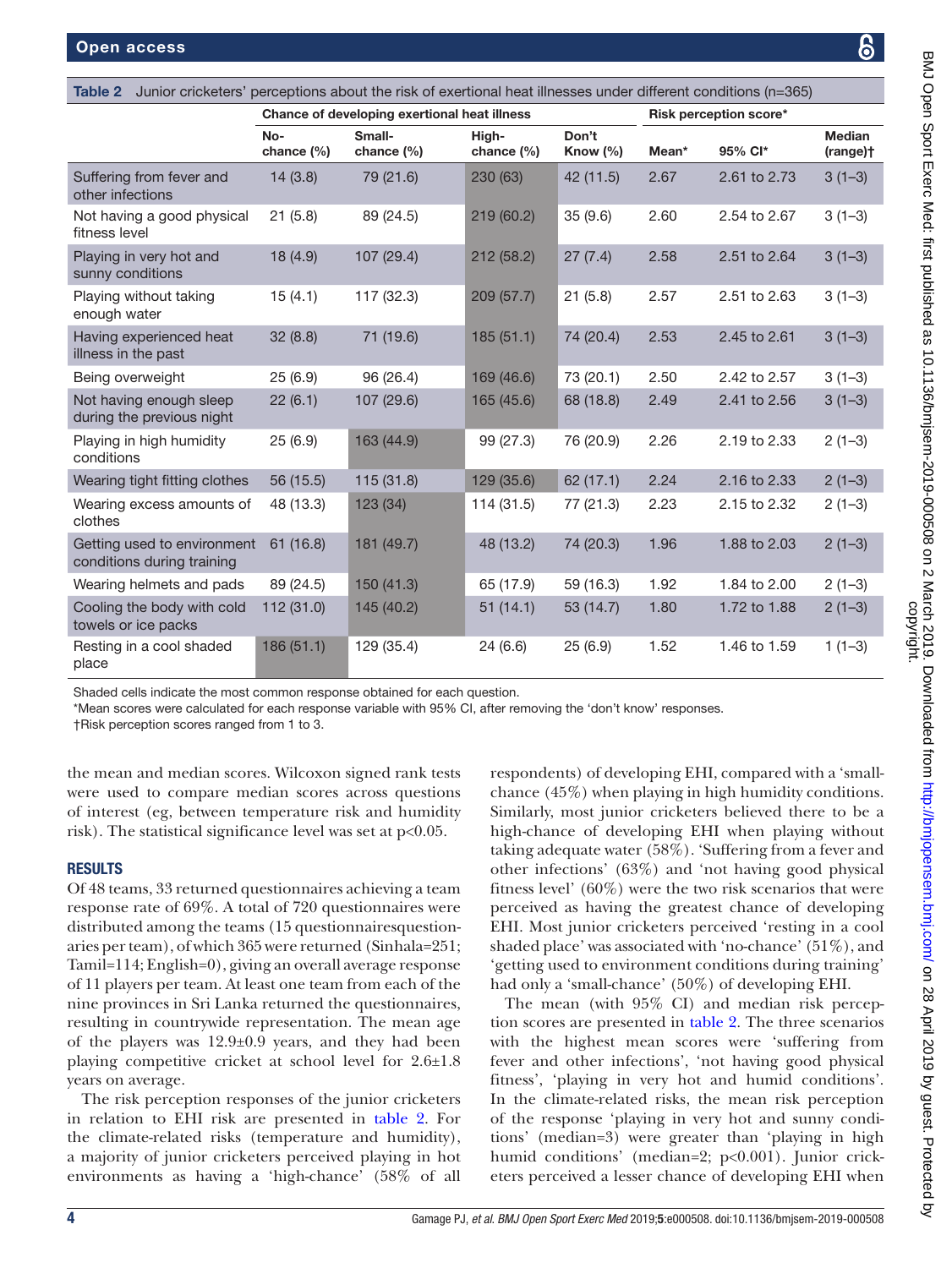with wearing tight clothes or excessive clothes. **DISCUSSION** This study provides novel insight into the risk perceptions held by Sri Lankan junior male cricketers about 14 different risk factors that contribute to the development of EHI. To our knowledge, there have been no previous studies that have examined the EHI-related risk perceptions among sports participants, at any level. As explained in the Health Belief Model, risk perceptions influence and determine individuals' subsequent behaviours and actions.<sup>9</sup> Therefore, information on how sports participants understand heat illness risk is an important precursor for developing and implementing appropriate EHI mitigation strategies. Overall, most risk factors were responded to in a manner that would be expected based on the scientific evidence linking them to actual risks (eg, high temperatures lead to higher chance of developing EHI). However, there were some examples of modifiable risk factors (eg, wearing protective gear) and non-modifiable risk factors (eg, humidity) for which it appears many of the junior cricketers had a limited understanding. This mispercepbody cooling

tion could potentially place them at higher risk of EHI if it influenced their behaviours. These risk factors need to be addressed, whether through educating juniors about them or placing greater emphasis on the responsibility of those organising the events and competitions.

playing cricket 'wearing helmets and pads', compared

### Climate-related risk perceptions

Ambient temperature and relative humidity are the two main climate-related risk factors known to contribute to the development of EHI, with wind speed and radiant heat being additional contributory parameters.<sup>21</sup> Collectively, these four parameters are used to formulate the most widely used index of heat stress, the Wet Bulb Globe Temperature.<sup>[21 23](#page-7-3)</sup> Understanding the effects of climate-related risks other than the ambient temperature in developing EHI will allow participants to adopt avoidance behaviours in high-risk environment conditions.<sup>[24](#page-7-5)</sup> A high relative humidity greatly reduces the evaporative heat loss capacity of the body, resulting in a rise in core body temperature, especially when the ambient temperature is greater than body's skin temperature. $21$  Nevertheless, understanding the effects of climate-related risks other than the ambient temperature in developing EHI will allow participants to adopt avoidance behaviours in high risk environment conditions.<sup>[24](#page-7-5)</sup> A majority of junior cricketers (59%) associated playing in a hot environment with a high-chance of developing EHI, but only one in four players (27%) considered high relative humidity as a risk. In addition, 21% of the participants gave the response 'don't know' for high relative humidity as a risk, which indicates their uncertainty about this particular risk. The reason why humidity was not clearly linked with a higher chance of developing EHI is probably due to a simple lack of knowledge about humidity, as these respondents

were only an average of 12 years of age. It is therefore important that organisers of junior cricket need to have a very good understanding of the risks of participating in high humidity and take control of monitoring conditions and implementing risk reduction strategies, on behalf of these young participants.

# Risk perceptions related to hydration, acclimatisation and

The most effective, practical, preventive strategies for EHI are: (1) heat-acclimatisation, (2) hydration and (3) cooling strategies, $7$  which can all be managed by both the event organisers and the junior cricket participants themselves. For the survey respondents, playing cricket while dehydrated was perceived as being associated with a high-chance of developing EHI, whereas acclimatisation to the environment and carrying out body cooling was perceived as having a low chance. A good understanding of these modifiable risks can be helpful in implementing risk reduction strategies effectively. For cricket, the format of the game permits a number of official rest breaks (usually every hour) for the fielding team and batters to hydrate and cool their bodies at regular intervals. Therefore, one strategy for cricket is to promote hydration and use of body cooling strategies during these breaks in cricket play. It may be necessary to provide physical resources to support this, such as water and other hydration fluids, ice, cold towels, and cold garments. Likewise, sports authorities should both create opportunities for heat-acclimatisation programmes during the preseason and stage incremental increases in exercise duration and intensity.

# Use of protective equipment

Protective equipment and clothing can be a major contributor to developing EHI as additional garments can interfere with heat dissipation mechanisms of the body through evaporation, convection and radiation.<sup>[25 26](#page-7-6)</sup> Compared with other sports, significantly higher heat illness rates have been reported among high school athletes taking part in American football,<sup>I</sup> where protective gear including helmets, gloves and different types of body pads (shoulder, thigh, knee) are worn by players. Similar types of protective gear are worn by cricketers mainly when they are batting, keeping wickets and fielding close to the batter. Therefore, it is reasonable to assume that, like American footballers, cricketers might also have a higher risk for EHI owing to the use of protective gear. $20\frac{20\frac{27}{27}}{20}$  However, studies into the heat stress burden and its effects associated with wearing cricket helmets and other protective gear have not been published. In the current study, a majority of junior cricketers perceived a low chance of developing EHI when playing cricket wearing protective gear (41%). One reasonable explanation is that junior cricketers aged 11–14 years may not yet be able to comprehend the association between protective gear use and impaired heat dissipation mechanism and subsequent rise in body temperature. This presents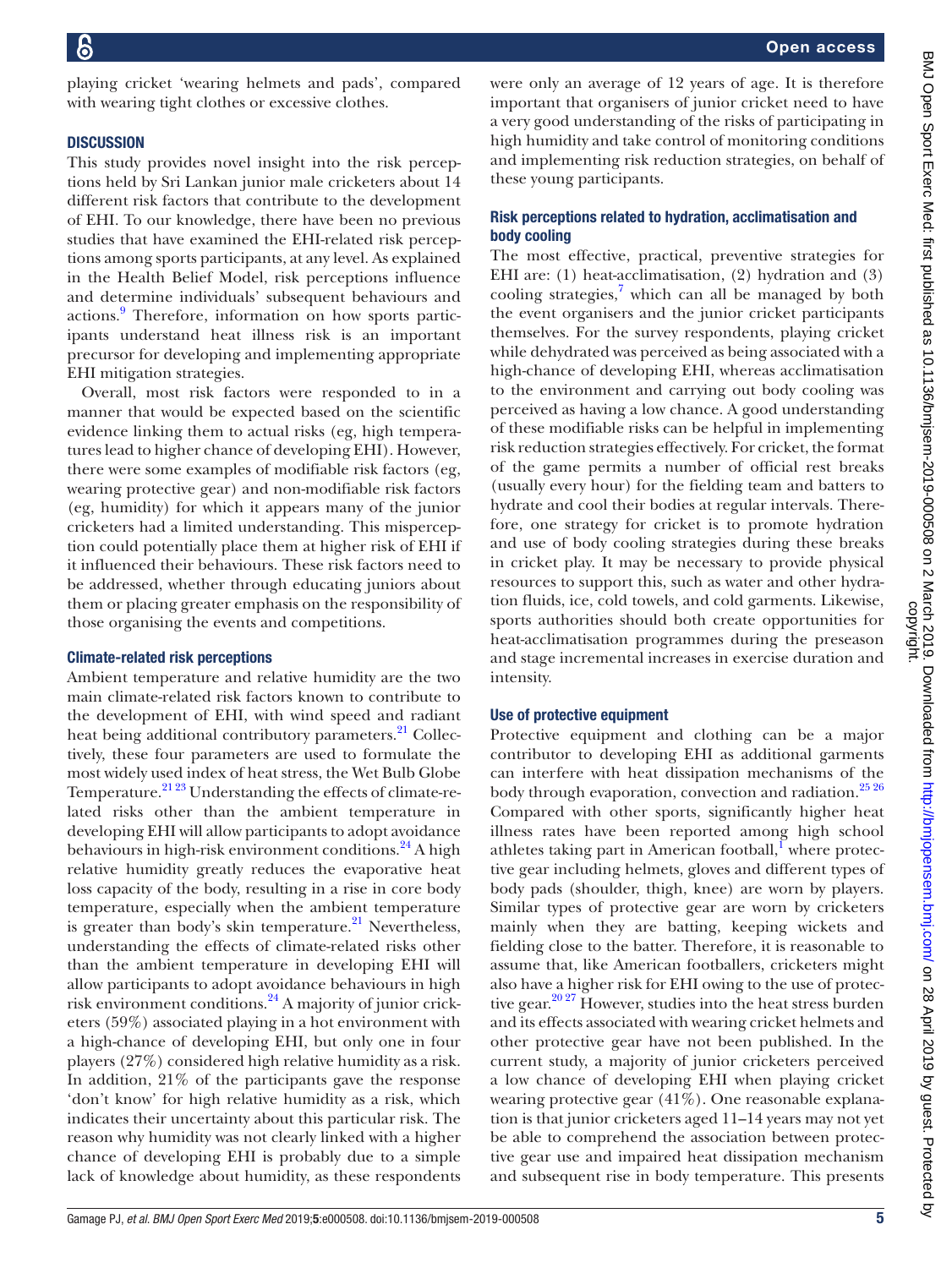a unique challenge encouraging the use of protective gear for protection against musculoskeletal injury while concurrently providing education about potential heat concerns. The measures to modify EHI risk related to protective gear use should be implemented while emphasising the importance and promoting the protective gear used to prevent ball-impact injuries in cricket.<sup>28</sup> In terms of behaviour modification interventions, simple strategies such as removing helmets and other protective gear while not taking part in active play should be encouraged.

#### Strengths and limitations

This study achieved a good response rate with a representative sample covering countrywide participation from all nine provinces in Sri Lanka. However, with the inclusion of only junior male school cricketers, results should only be considered when looking at similar junior populations in matched climactic regions of South Asia. Future investigations with adult cricketers and other sporting populations would be of value in further understanding which risk factors resonate most with participants, and why so, as to better target these in EHI mitigation strategies. Risks associated with developing EHI are well-recognised in the sports medicine literature, and the list can be lengthy. For the purpose of this study, a selection of 14 well-recognised risk factors representing both modifiable and non-modifiable risk categories that were thought to be of high relevance for junior Sri Lankan cricketers was chosen. Tailoring the questions to specific sports situations might provide responses that are more reflective of participants understanding of EHI within their sporting context.

### **CONCLUSION**

Most of the risk perceptions can be considered as appropriate and reasonable for this population, except for factors such as humidity and use of helmets. There was relatively poor understanding that high humidity can be a contributor to developing EHI, particularly in comparison to the recognition of the role of ambient temperature. However, given the young age group surveyed, this is perhaps not unreasonable. The results are important from a public health perspective because, along with educating junior athletes' on these types of risks, it is important to target those responsible for competition management, whether it is coaches, umpires, parents or other officials. Those in responsibility roles need to be aware of the importance of promoting a safe playing environment for juniors. Competition organisers must take the lead in monitoring players and instigate the appropriate measures as part of their duty of care as juniors may not be mindful of some risks. This study provides novel insight into EHI risk perceptions among sports participants. Further evaluation and understanding of the adaptive behaviours of athletes associated with non-optimal EHI risk perceptions would be useful for implementing measures to mitigate EHI risks in sports.

Acknowledgements Thanks to the under-13 district team junior cricketers who took part in this survey, team coaches in facilitating data collection and Sri Lanka School Cricket Association (SLSCA) for their collaboration.

Funding PJG was supported by an Australian Government Research Training Program (RTP) stipend and RTP Fee-Offset Scholarship through Federation University Australia.

Competing interests None declared.

Patient consent for publication Not required.

Ethics approval This study was approved by the Human Ethical Review Committee of the Federation University Australia (A16-039).

Provenance and peer review Not commissioned; internally peer reviewed.

Open access This is an open access article distributed in accordance with the Creative Commons Attribution Non Commercial (CC BY-NC 4.0) license, which permits others to distribute, remix, adapt, build upon this work non-commercially, and license their derivative works on different terms, provided the original work is properly cited, appropriate credit is given, any changes made indicated, and the use is non-commercial. See: <http://creativecommons.org/licenses/by-nc/4.0/>.

Author note Aspects of this research are related to the work of the Australian Centre for Research into Injury in Sport and its Prevention (ACRISP), which is one of the IOC centres of research excellence for the prevention of injuries and promotion of health in athletes.

#### **REFERENCES**

- <span id="page-6-0"></span>1. Kerr ZY, Casa DJ, Marshall SW, *et al*. Epidemiology of exertional heat illness among U.S. high school athletes. *[Am J Prev Med](http://dx.doi.org/10.1016/j.amepre.2012.09.058)* 2013;44:8–14.
- 2. Boden BP, Breit I, Beachler JA, *et al*. Fatalities in high school and college football players. *[Am J Sports Med](http://dx.doi.org/10.1177/0363546513478572)* 2013;41:1108–16.
- <span id="page-6-1"></span>Yasuoka S. Severity classification of heat illness based on pathophysiology. *Japan Med Assoc J* 2013;56:155–61.
- <span id="page-6-2"></span>4. Maron BJ, Doerer JJ, Haas TS, *et al*. Sudden deaths in young competitive athletes: analysis of 1866 deaths in the United States, 1980-2006. *[Circulation](http://dx.doi.org/10.1161/CIRCULATIONAHA.108.804617)* 2009;119:1085–92.
- 5. Yankelson L, Sadeh B, Gershovitz L, *et al*. Life-threatening events during endurance sports: is heat stroke more prevalent than arrhythmic death? *[J Am Coll Cardiol](http://dx.doi.org/10.1016/j.jacc.2014.05.025)* 2014;64:463–9.
- <span id="page-6-3"></span>6. Pryor RR, Casa DJ, Holschen JC, *et al*. Exertional heat stroke: strategies for prevention and treatment from the sports field to the emergency department. *[Clin Pediatr Emerg Med](http://dx.doi.org/10.1016/j.cpem.2013.10.005)* 2013;14:267–78.
- <span id="page-6-10"></span>7. Racinais S, Alonso JM, Coutts AJ, *et al*. Consensus recommendations on training and competing in the heat. *[Br J Sports](http://dx.doi.org/10.1136/bjsports-2015-094915)  [Med](http://dx.doi.org/10.1136/bjsports-2015-094915)* 2015;49:1164–73.
- <span id="page-6-4"></span>8. Rorhmann B. Risk perception, risk attitude, risk communication, risk management: a conceptual appraisal. In proceedings of the 15th International Emergency Management Society (TIEMS) annual conference, Prague, Czech Republic, 17–19 June, 2008. Available: [http://tiems.info/dmdocuments/events/TIEMS\\_2008\\_Bernd\\_](http://tiems.info/dmdocuments/events/TIEMS_2008_Bernd_Rohrmann_Keynote.pdf) [Rohrmann\\_Keynote.pdf](http://tiems.info/dmdocuments/events/TIEMS_2008_Bernd_Rohrmann_Keynote.pdf) [Accessed 19 Aug 2018].
- <span id="page-6-5"></span>9. Clarke VA, Lovegrove H, Williams A, *et al*. Unrealistic optimism and the health belief model. *[J Behav Med](http://dx.doi.org/10.1023/A:1005500917875)* 2000;23:367–76.
- <span id="page-6-6"></span>10. White PE, Finch CF, Dennis R, *et al*. Understanding perceptions of injury risk associated with playing junior cricket. *[J Sci Med Sport](http://dx.doi.org/10.1016/j.jsams.2010.06.001)* 2011;14:115–20.
- 11. Finch C, Donohue S, Garnham A. Safety attitudes and beliefs of junior Australian football players. *[Inj Prev](http://dx.doi.org/10.1136/ip.8.2.151)* 2002;8:151–4.
- Kontos AP, risk P. Perceived risk, risk taking, estimation of ability and injury among adolescent sport participants. *[J Pediatr Psychol](http://dx.doi.org/10.1093/jpepsy/jsh048)* 2004;29:447–55.
- <span id="page-6-9"></span>13. Gamage P, Fortington L, Finch C. Perceived injury risk among junior cricketers: a cross sectional survey. *[Int J Environ Res Public Health](http://dx.doi.org/10.3390/ijerph14080946)* 2017;14:e14080946.
- <span id="page-6-7"></span>14. Ferrer R, Klein WM. Risk perceptions and health behavior. *[Curr Opin](http://dx.doi.org/10.1016/j.copsyc.2015.03.012)  [Psychol](http://dx.doi.org/10.1016/j.copsyc.2015.03.012)* 2015;5:85–9.
- <span id="page-6-8"></span>15. Abrahamson V, Wolf J, Lorenzoni I, *et al*. Perceptions of heatwave risks to health: interview-based study of older people in London and Norwich, UK. *[J Public Health](http://dx.doi.org/10.1093/pubmed/fdn102)* 2009;31:119–26.
- 16. Liu T, Xu YJ, Zhang YH, *et al*. Associations between risk perception, spontaneous adaptation behavior to heat waves and heatstroke in Guangdong Province, China. *[BMC Public Health](http://dx.doi.org/10.1186/1471-2458-13-913)* 2013;13.
- 17. Akompab D, Bi P, Williams S, *et al*. Heat waves and climate change: applying the health belief model to identify predictors of risk perception and adaptive behaviours in Adelaide, Australia. *[Int J](http://dx.doi.org/10.3390/ijerph10062164)  [Environ Res Public Health](http://dx.doi.org/10.3390/ijerph10062164)* 2013;10:2164–84.